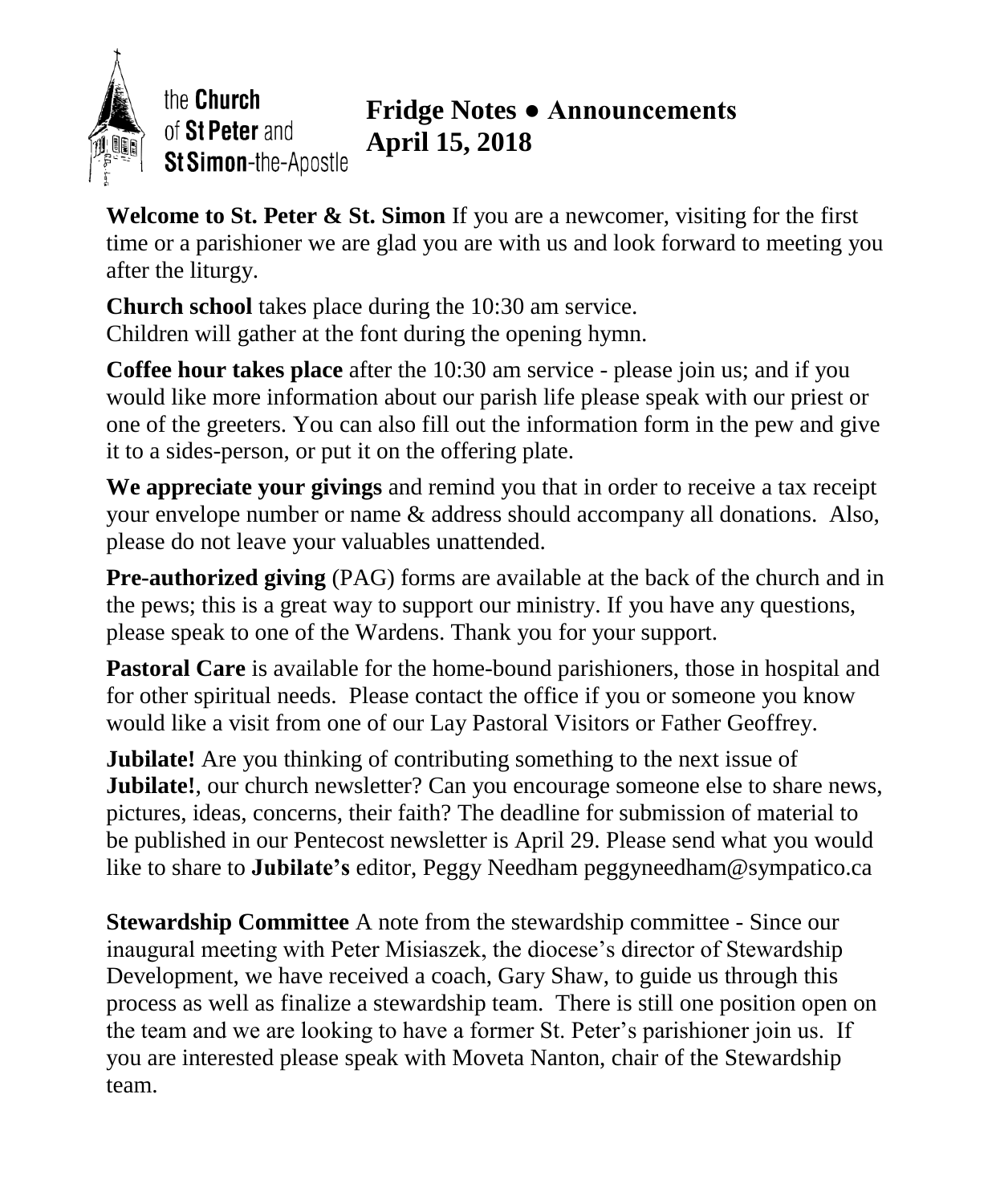### **THIS WEEK AT ST PETER & ST SIMON**

**Wednesday, April 18:** Easter Feria

11 am – Holy Eucharist with Anointing for Healing (in the Chapel)

**Sunday, April 22:** Fourth Sunday of Easter

- 8:30 am Holy Eucharist celebrated from The *BCP*
- 9:30 am Coffee & Conversation discussing the readings of the day.
- 10:30 am Holy Eucharist (Contemporary)

4 pmSPSS Choir Concert

*Readings: Acts 4.5–12 / 1 John 3.16–24/ John 10.11–18* **Saturday, May 5:** 4 pm Jim Colling's Birthday Party Parish Hall **Sunday, May 6:** 7 pm student Shelly Pollard ordination reception Parish Hall **Saturday, May 12:** 9 am SPSS Spring Sale **Sunday, May 20:** The Day of Pentecost

**Last Tuesday of the Month:** 6 pm Candlelight Evening Prayer Service

**SPSS Choir's A German Connection Concert** Tickets for the Choir's A German Connection Concert on Sunday April 22, 4:00 p.m. are on sale in the Narthex after the service.

**Adult Confirmation** – Classes will be held on April 22, May 13, 27, June 10, 24, September 9, 23. On September  $30<sup>th</sup>$  Archbishop Johnson will make a parish visit when we will celebrate confirmation. If you would like to join us please speak with Fr Geoff.

## **A Serenade To Music Friday, April 27 at 8:00pm**

Pre-concert talk by David Briggs at 7:00pm St. James Cathedral (65 Church Street) Tickets: \$30 in advance or \$35 at the door (Students: \$20 and \$25) Join The Choir of St. James Cathedral and internationally renowned virtuoso organist David Briggs for a concert of unforgettable music by Ralph Vaughan Williams, one of England's finest composers. From his scintillating Wasps Overture to the ravishing Serenade to Music which sets a portion of Shakespeare's 'The Merchant of Venice,' this concert offers a full picture of Vaughan William's remarkable versatility. The serene Mass in G Minor is an a cappella masterpiece, beautifully complemented by a transcription of the Fantasia on a Theme by Thomas Tallis. Be sure to join us at 7:00pm for David Briggs' preconcert talk, which will include his insights into living and working in Vaughan Williams' native Gloucestershire as well as his own transcription-making process. Tickets are available online, at the door, or at the Cathedral Centre Reception (65 Church St.) in person, or by phone (416-364-7865).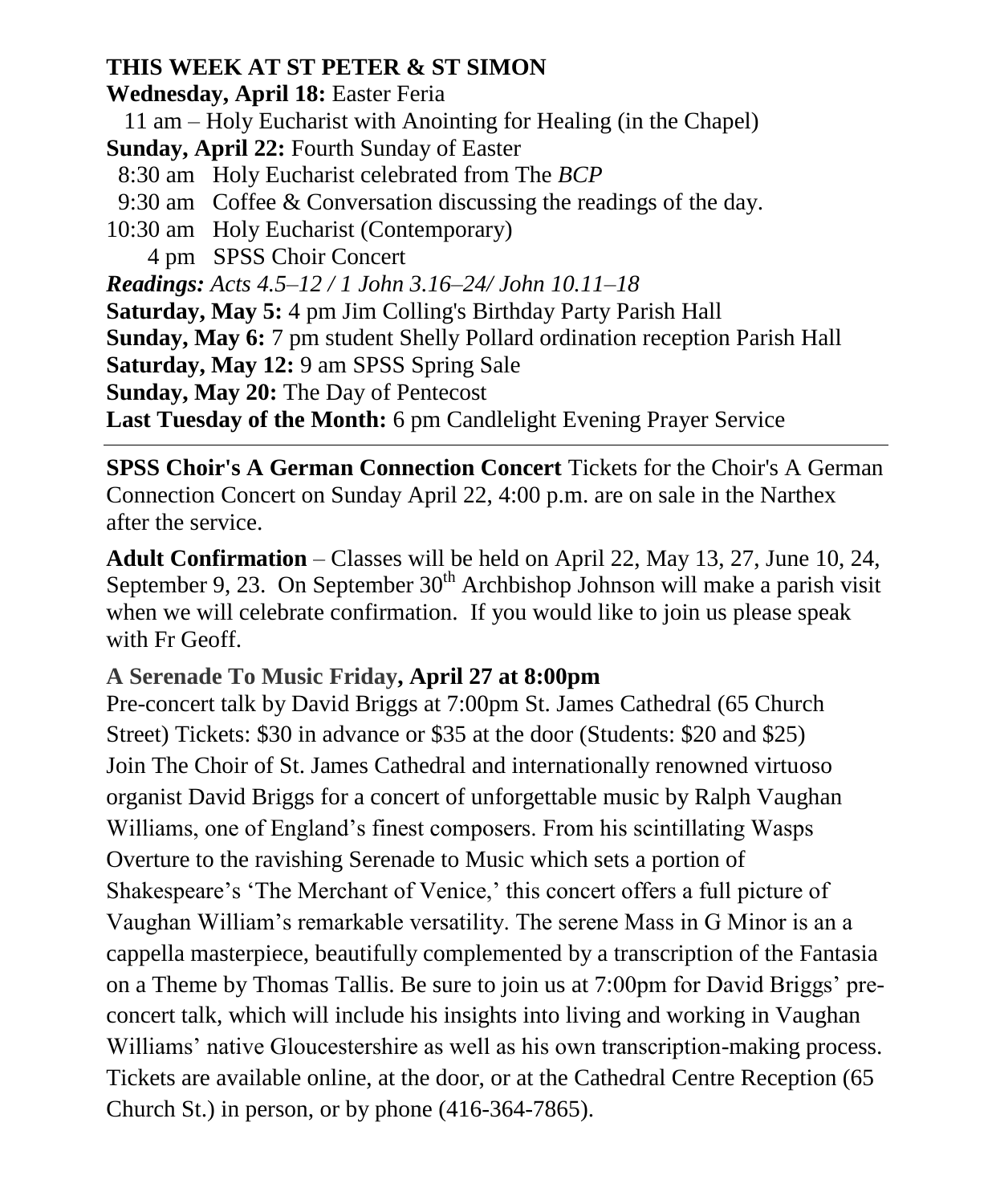#### **Seeing Visions, Dreaming Dreams May 10 – 20**

St. James Cathedral (65 Church St, Toronto) Weekdays & Sundays: 7-5:30pm Saturdays: 9 am-5pm Free admission St. James Cathedral presents the inaugural showing of textile & mixed-media artist Hilary Rice's exhibit & sale "Seeing Visions, Dreaming Dreams". A presence in the Canadian textile art world since 2002, Rice is known for her colour-filled, skillfully embellished, flowing, textilebased works. Rice's innovative techniques and use of unusual materials mark her experimental artistic style. Guided by her faith and her connection to the natural world, Rice's work is layered with spiritual and earthly themes. Visit the Cathedral between May 10 - 20 and experience the powerful artwork of one of Canada's most prominent textile artists. Many of the pieces will be available to purchase. Admission is free, with donations in support of the Primate's World Relief and Development Fund welcome. For further questions or to arrange a tour, please contact Nancy Mallett at archives@stjamescathedral.ca or 416-364-7865 ext \*233 Artist on Site: Ms. Rice will be on site May 10-12, 18, 19 from 1-5 pm with a demonstration occurring from 2 - 3 pm and a talk beginning at 3:30pm.

#### **Lessons From The Earth: Indigenous Knowledge On Creation & The "Moccasin Project" Wednesday, May 16 (65 Church St, Toronto)**

6pm Service 6:30pm Light Supper 7pm Lecture What does it mean to be human and what is our relationship with the land? Join us for an evening with Giidaakunadaad (The Spirit Who Lives in High Places) Nancy Rowe, Traditional Teacher from the Anishinaabek Nation. Nancy will also speak on the "Moccasin Project" a national campaign to raise awareness about child apprehension impacting Indigenous children in Canada. Nancy Rowe is a Mississauga, Ojibwe of the Anishinaabek Nation located at New Credit First Nation, ON. Nancy is the Director of Akinomaagaye Gaamik (the Lodge of Learning), a grassroots initiative to provide educational opportunities for all peoples interested in Indigenous perspectives of life, health, education, history and the environment.